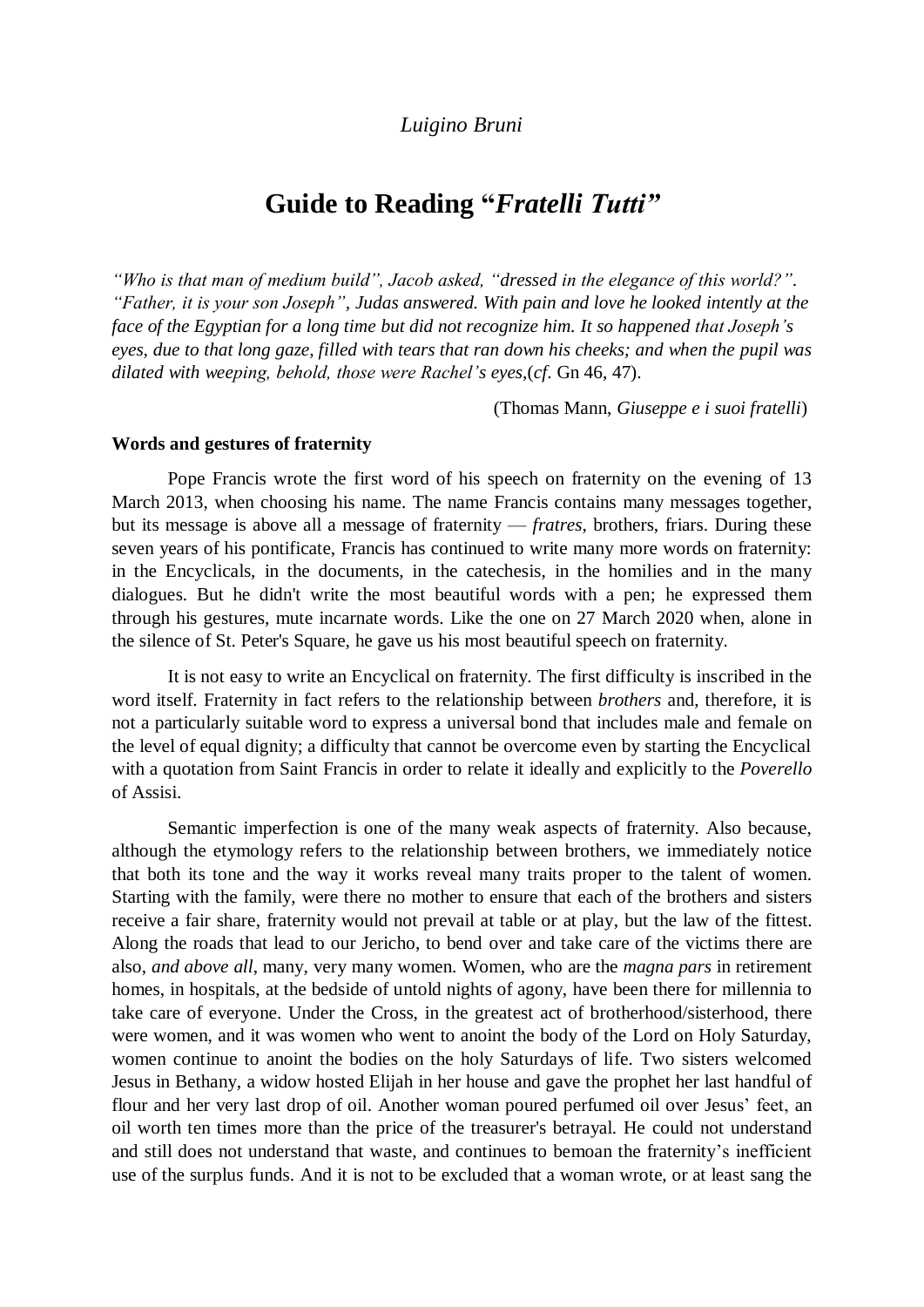splendid Psalm on fraternity thousands of times. Perhaps one evening during Passover, as a mother looked at her children happily gathered round the table, that great Psalm: "Behold, how good it is, and how pleasant, where brethren dwell at one"! (Ps 133[132]:1) burst from her heart. Clare is the other name of Francis.

The second difficulty is found in the Bible. Abel, the first brother, is a brother killed by a brother. Jacob and Esau fight, and separate. Then from, Leah and Rachel, the rival sisters, Jephthah chased away by his half-brothers, Amnon's/O'nan's disgraceful behaviour towards Ta'mar, (Gen 38:9) to the regrettable words of the prodigal son's brother. This shows us that the blood relationship, however great and often marvellous it can be, is not sufficient to understand biblical humanism, the new people, the Covenant, that new and different universal brotherhood. Thus, to indicate its new brotherhood unrelated to blood, the Bible does not stop at praising natural brotherhood, but highlights its inadequacy. Besides, we know that we would not be brothers and sisters for life if, at a certain point that bond of blood and flesh, however great and beautiful, were not to become a spiritual bond, that we might be reborn in this spirit.

#### **The biblical foundation**

Pope Francis in *Fratelli Tutti* has based his argument almost exclusively on the biblical parable of the Good Samaritan in the Gospel of Luke. A strong and important choice, which immediately shows that fraternity for Francis is *universal fraternity focussed on the victim*. Francis chooses to view the world beside the victims, whom he loves and judges from there, ever since the first journey he chose to make to Lampedusa. This was even at the cost of neglecting other basic dimensions of fraternity, such as *reciprocity*, which although a twin to — "love one another" — is (almost) absent from the text. The parable does not speak of blood brothers; it never mentions the word "fraternity" to indicate any relationship. The question the Scribe asked: "Who is my neighbour?" gave rise to one of the most beautiful *incipits* in the whole of literature: "A man ... went down from Jerusalem to Jericho ...", (Lk 10:30). The gist of this story lies in the comparison between *proximity and closeness*: which of the passers-by on that road — bent over the victim becoming his *neighbour*? Only that Samaritan, the least *close* to the victim, because he was not a Jew but a member of an excommunicated people, whereas the Levite and the priest, those in that world who were responsible for care and assistance, were much closer to him, yet they passed by. The one who took care of the half-dead man did not do it because he was his neighbour, but because he chose to become a neighbour. Brothers are born such, but one becomes a neighbour by choice. Francis writes:

*"The parable eloquently presents the basic decision we need to make in order to rebuild our wounded world. In the face of so much pain and suffering, our only course is to imitate the Good Samaritan. Any other decision would make us either one of the robbers or one of those who walked by without showing compassion for the suffering of the man on the roadside. The distinction between Judean and Samaritan, priest and merchant, fade into insignificance. Now there were only two kinds of people: those who care for someone who is wounded and those who pass by; those who bend over to help and those who look the other way and hurry past"* (nn. 67, 70).

The next of kin, the brother and sister, in the Gospel were not the neighbour. In this case, neighbourliness was the essential dimension of this new and different fraternity. At this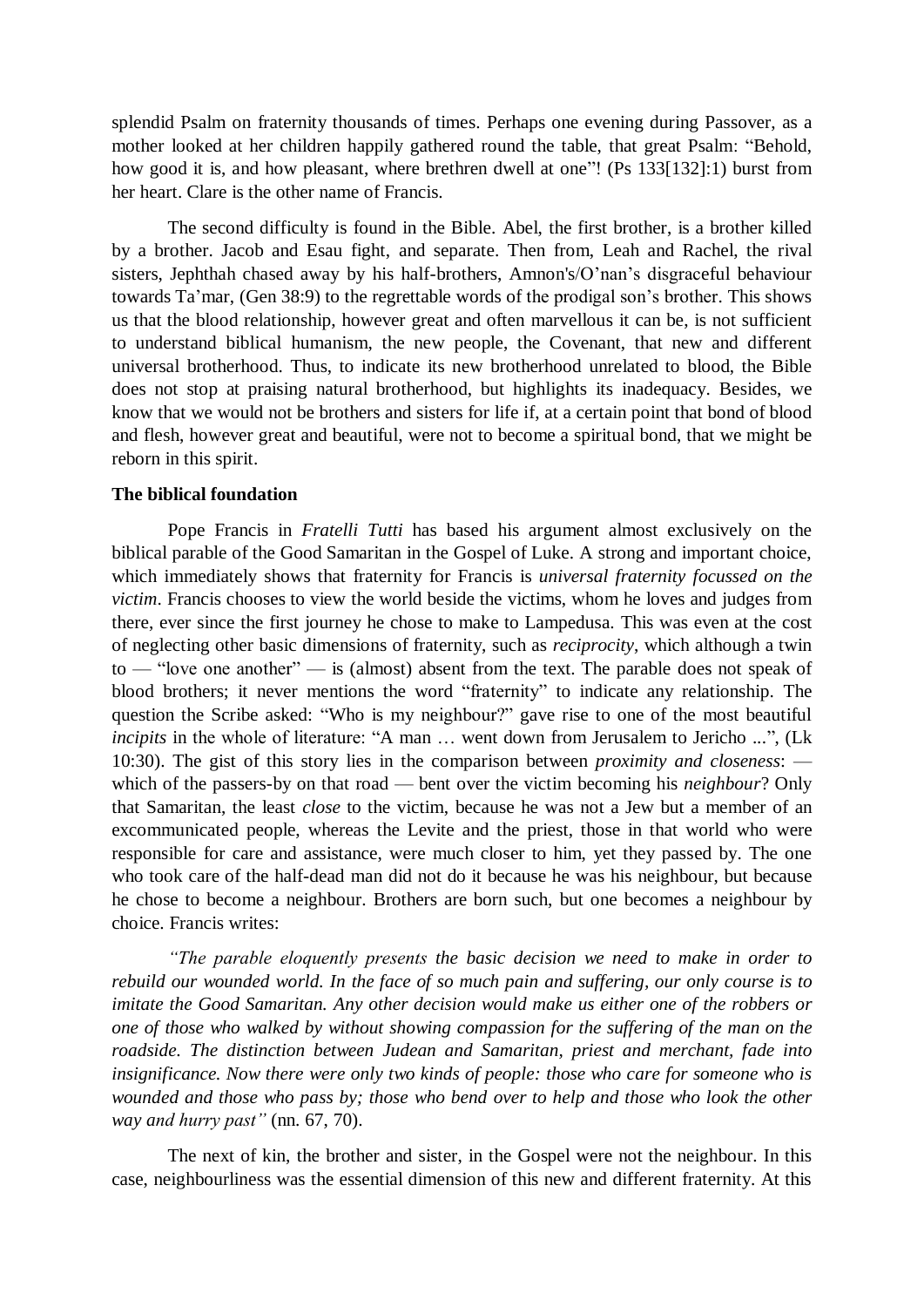decisive point in *Fratelli Tutti*, the Pope happened to find an ally in the Nobel Prize winner for economics, Amartya Sen. Sen, an Indian, one of the most influential and original contemporary thinkers who is a layman and a representative of an oriental tradition (Hinduism), has proposed an interpretation of that parable very close Francis's. In Sen's view any concept of justice that claims to be just, that is, based on the fundamental principles of fairness and impartiality, needs the notion of proximity/neighbourliness to be totally free from geographical, ethnic, religious or community bonds. Sen writes:

*Duty to others is not confined only to those who live next to us. The events actually established a link between the Samaritan and the wounded Israelite. In that situation, he experienced a new proximity. There are very few in our world who we could not consider to be close to us,* (*cf.* A. Sen, *L'idea di giustizia,* Mondadori, Milano, 2010, p. 183).

On the same lines Francis builds the spiritual and ethical framework of *Fratelli Tutti*. A first important fact concerns the religious dimension:

*"One detail about the passers-by stands out: they were religious, devoted to the worship of God: a priest and a Levite. This detail should not be overlooked. It shows that belief in God and the worship of God are not enough to ensure that we are actually living in a way pleasing to God*", (n. 74).

It is not enough to be a religious, to be brother/sister in the sense of the Gospel. The world is full of people who, after coming out of church, synagogue, mosque or temple, do not bend over the victims but pass on. We know nothing about that Samaritan except for his nationality, and we know even less about that victim ("a man … went down ...": a man, like Job, like every victim). This shows us that the concept of fraternity in the Gospel, and therefore of Francis, is truly universal fraternity.

In taking this parable as the foundation of fraternity, Francis points to a broad, inclusive, inter-cultural and inter-religious fraternity, the widest possible. And this is really very nice.

There are two particularly important features. The first one is very suggestive: "'Robbers' usually have secret allies in those who 'pass by and look the other way'", (n. 75). The second concerns an equally central challenge to Christianity; i.e. the risk *we* all too often run of being satisfied with the warmth of the community, avoiding the cold streets and suburbs:

*"Authentic and mature love and true friendship can only take root in hearts open to growth through relationships with others. As couples or friends, we find that our hearts expand as we step out of ourselves and embrace others. Closed groups and self-absorbed couples that define themselves as "we" in opposition to others tend to be expressions of selfishness and mere self-preservation",* (n. 89).

#### **Political and economic consequences**

After recalling the relationship of the three key words of modern democracy: freedom, equality, and fraternity (cf. nn.103, 104,105) Francis directly addresses some of the main issues of the Social Teaching of the Church, of his pontificate and of today's economy. The first treats the relationship between private property and the universal destination of goods. The Church has always recalled, from the days of the early Church Fathers, that the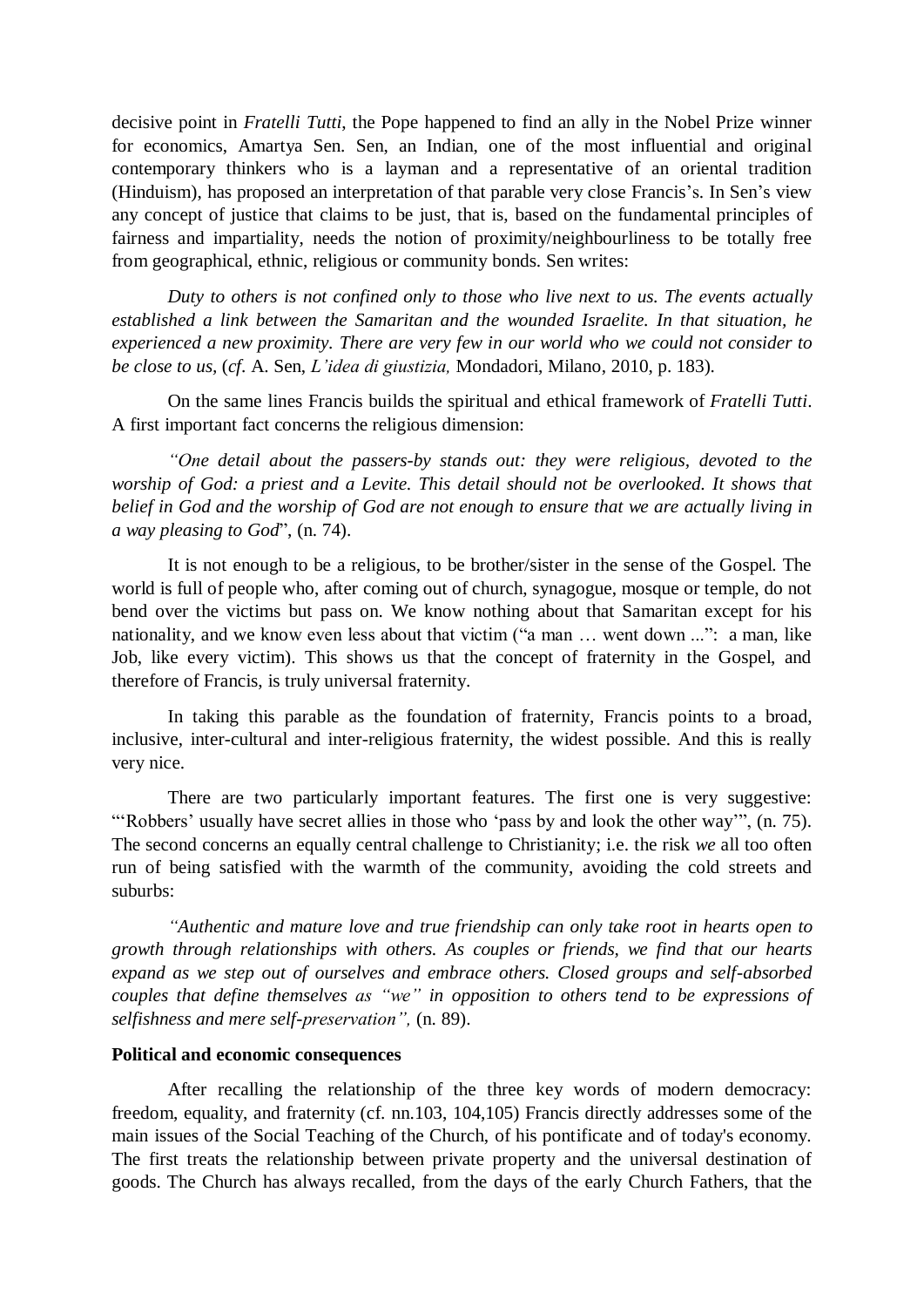right to the private ownership of goods is *subordinate* to a more fundamental principle, namely that the goods we possess are a gift. This is a principle that has its roots in biblical humanism, where "the earth belongs to YAHWEH" and we are only tenants of the land that is always promised and given. In the course of Western history, private ownership has grown out of all proportion, to the point of being declared "sacred", while the universal destination of goods has been progressively eclipsed by modern legal systems. It is therefore significant that in replacing the principle of fraternity at the centre, the Pope has juxtaposed the principle of the universal destination of goods to it, because, while private property is the principle hinge of individual freedom, the universal destination is the cornerstone of a humanism of fraternity:

*"For my part, I would observe that 'the Christian tradition has never recognized the right to private property as absolute or inviolable, and has stressed the social purpose of all forms of private property'*. <sup>95</sup> *The principle of the common use of created goods is the 'first principle of the whole ethical and social order';* <sup>96</sup> *it is a natural and inherent right that takes priority over others.*<sup>97</sup> *All other rights having to do with the goods necessary for the integral fulfilment of persons, including that of private property and any other type of property should — in the words of Saint Paul VI — 'in no way hinder [this right], but, should actively facilitate its implementation'*", 98 *,* (n. 120).

Linked to the re-establishment of the order and priority of the principles regulating assets is the discourse on *entrepreneurs*:

*"Business activity is essentially 'a noble vocation, directed at producing wealth and improving our world'*. <sup>101</sup> *God encourages us to develop the talents he gave us, and he has made our universe one of immense potential. In God's plan, each individual is called to promote his or her own development,* <sup>102</sup> *and this includes finding the best economic and technological means of multiplying goods and increasing wealth. Business abilities, which are a gift from God, should always be clearly directed to the development of others and to eliminating poverty, especially through the creation of diversified work opportunities",* (n. 123).

If the universal destination of goods has a basic, fundamental purpose, then also the goods produced by business, finance and that particular good called entrepreneurial *talent,*  have a universal destination, subordinate only to the well-being of people/individuals. A concept contrary to that well-known metaphor of the "unseen hand"(Adam Smith), according to which the *entrepreneur*, motivated by private interests, neglects the common good and leaves it at the mercy of the objective mechanisms of the market. In the humanism of fraternity the unseen hand is inadequate; to this, which may even have a place, must be added a prior duty, the practical hand of whoever intentionally uses the goods and resources for the benefit of each and every person. It is the old precept of 'put the common good first' (the expression recurs 32 times in the Encyclical), expressed in new language.

It is easy to see a Franciscan echo in this outline of the primacy of the universal destination of goods. St. Francis was so convinced that he was not the owner of the goods he had to use to live on, that the only right he asked for: was to *nulla possedere*/possess nothing and live *sine proprio*. But the great Franciscan attempt to distinguish between the ownership of goods and their use failed. In 1322 Pope John XXII promulgated the Bull *Ad conditorem canonun* by which he established the impossibility of just *using* the goods, and attributed to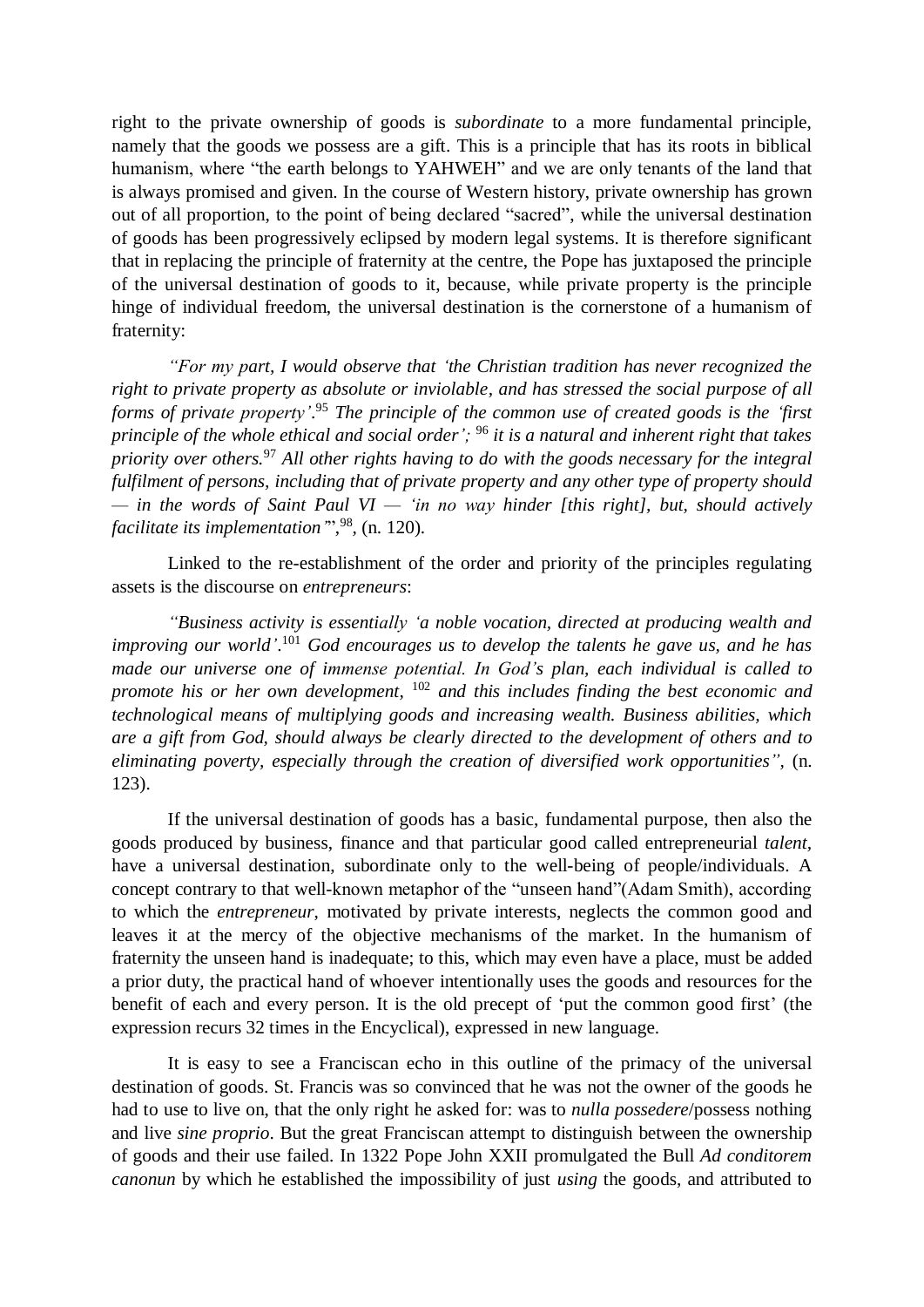the Order the *ownership* of the goods it used. In fact, the concrete Franciscan utopia failed to prevail and influence the economy of the West. But it is not dead, as it continues to challenge our economies and our legal systems. Because, if today we are not able to invent a way to use the common goods/resources without being their masters and predators, we will only end up destroying the resources and the planet. And it is here that *Fratelli Tutti* meets *Laudato Si'*. Francis thinks that inter-human fraternity will not be enough if it does not become cosmic fraternity: "*related … with brother sun, sister moon*" (*LS*, n. 92). Returning to the human *pietas* of the Samaritan does not mean forgetting that due to Creation and the earth.

From the idea of fraternity based on the ethics of the Samaritan further political and economic consequences arise, issues at the centre of the public debate, which touch on the life of the weakest people of the earth. Francis'gaze, that sees above all the least, the most vulnerable, the poorest, imbues the whole Encyclical. He views the world from this perspective, he places himself next to Lazarus, at the rich man's gate, "who desired to be fed with what fell from the rich man's table" (Lk 16:20) and from there he observes and judges today's world and time.

One consequence regards an issue very dear to Pope Francis: "Our response to the arrival of migrants can be summarized by four verbs: welcome, protect, promote and integrate", (n. 129). Migrants are to be received and seen in the perspective of mutual exchange and benefit, not of alms (migrants have always brought and bring many advantages, the Pope recalls), but first they must be respected and welcomed in accord with the principle of spontaneous gratuitousness. Francis often moves on several levels at once, always indicating the moral order. He therefore specifies:

"*Even so, I do not wish to limit this presentation to a kind of utilitarian approach. There is always the factor of "gratuitousness": the ability to do some things simply because they are good in themselves, without concern for personal gain or recompense. Gratuitousness makes it possible to welcome the stranger, even though this brings us no immediate benefit. Some countries, though, presume to accept only scientists and investors",* (n. 139). *"Life without fraternal gratuitousness becomes a form of frenetic commerce, in which we are constantly weighing up what we will get in return. God, on the other hand, gives freely, even to the point of helping those who are unfaithful, 'for he makes his sun rise on the bad and on the good"* (Mt 5:45), (n.140).

Another theme of Francis's classic and new Encyclical is the distinction he draws between *people, populace* and *populism*. Here, Francis is very critical of leaders *who use* the common people to their own advantage instead of *being at the service* of the people. He uses some very harsh words, among the strongest and most incisive in the text, which are typical of his literary style:

*"Lack of concern for the vulnerable can hide behind a populism that exploits them demagogically for its own purposes, or a liberalism that serves the economic interests of the powerful. In both cases, it becomes difficult to envisage an open world that makes room for everyone, including the most vulnerable, and shows respect for different cultures",* (n. 155).

## Furthermore:

*"In recent years, the words 'populism' and 'populist' have invaded the communications media and everyday conversation. As a result they have lost whatever value*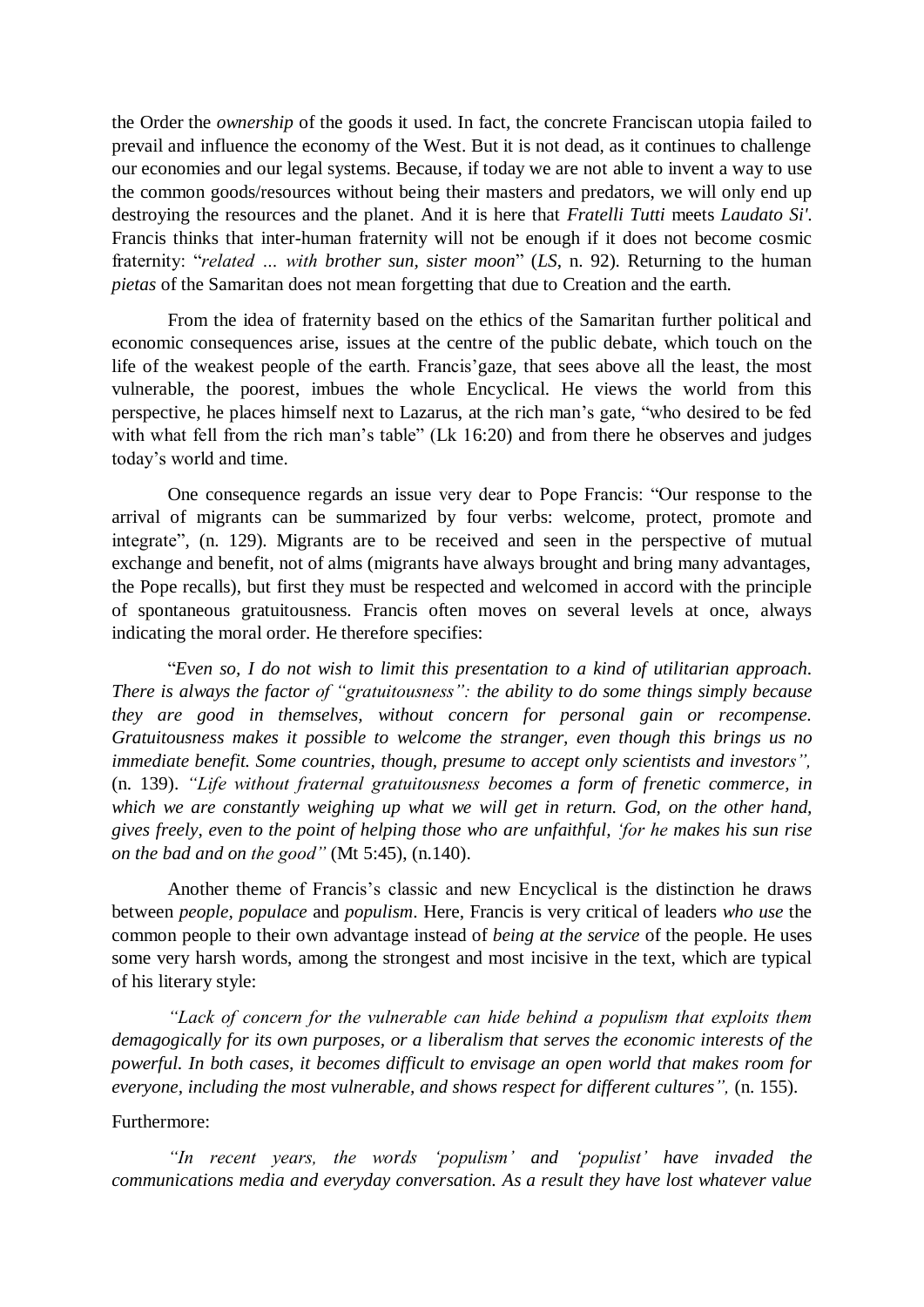*they might have had, and have become another source of polarization in an already divided society. Efforts are made to classify entire peoples, groups, societies and governments as 'populist' or not. Nowadays it has become impossible for someone to express a view on any subject without being categorized one way or the other, either to be unfairly discredited or to be praised to the skies",* (n. 156).

Francis is very hard on *populism* as he loves the *people* very much and wants to defend them from ideological manipulation:

*"Closed populist groups distort the word 'people', since they are not talking about a true people. The concept of 'people' is in fact open-ended. A living and dynamic people, a people with a future, is one constantly open to a new synthesis through its ability to welcome differences",* (n. 160).

Returning to the Good Samaritan, he then underlines a secondary and generally neglected aspect of the parable: *"Even the Good Samaritan, for example, needed to have a nearby inn that could provide the help that he was personally unable to offer",* (n. 165). In the parable, the alliance between the Samaritan and the innkeeper, a merchant, and the stipulation of a contract with two pieces of silver marked the beginning of trade relations in evangelical fraternity. An anonymous innkeeper boards the ark of fraternity with his two coins, and with him every businessman and financier who, by doing his job well and honestly, can offer to help and care for victims, and become a friend of the Samaritan and his neighbour. Working as an *entrepreneur* does not prevent that person from fulfilling his/her role as a human being.

In *Fratelli Tutti* there are some reflections on the market:

*"The fragility of world systems in the face of the pandemic has demonstrated that not everything can be resolved by market freedom. It has also shown that, in addition to recovering a sound political life that is not subject to the dictates of finance, 'we must put human dignity back at the centre and on that pillar build the alternative social structures we need'*", (n. 168, *cf.* n.142).

In fact, what the pandemic points out is that, wherever healthcare has been managed as an ordinary private good, the population and the States have suffered a lot, especially the poor. We are learning at a very high cost, that every human being is a common good, and that each person's health or illness can have such serious repercussions on the health of the general public that we cannot think of entrusting it principally to the market. If a poor person who falls ill does not receive proper treatment, his/her illness can become a *common threat*, which makes us immediately understand what the *common good* really means. There is an urgent need to rethink the relationship between the market, community, common goods and public goods.

### **"Never Again, War!".**

This Encyclical also marks the end of the doctrine of a "just war". For years, we have been waiting for a clear, strong statement on this aspect of Christian doctrine that clashed too much with Francis and many of his Predecessors' words on peace. It has come at last: "It is very difficult nowadays to invoke the rational criteria elaborated in earlier centuries to speak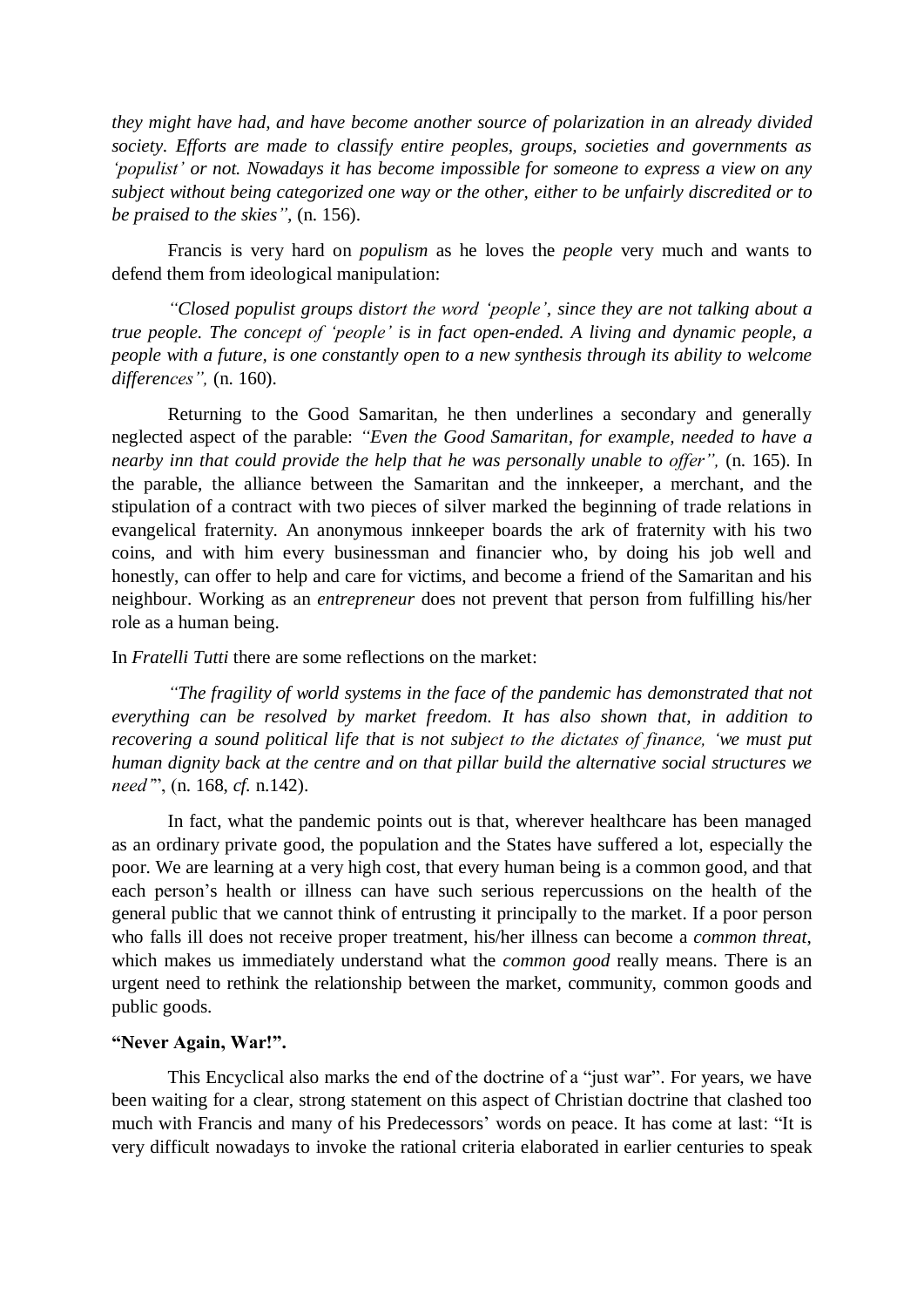of the possibility of a 'just war'. 'Never again war!'", (n. 258). And the note adds: "Saint Augustine [...], forged a concept of 'just war'" that we no longer uphold in our own day.<sup>242</sup>

On the death penalty too Francis could not express clearer and stronger words than these:

"*Saint John Paul II stated clearly and firmly that the death penalty is inadequate from a moral standpoint and no longer necessary from that of penal justice.* (n. 246) *There can be no stepping back from this position. Today we state clearly that 'the death penalty is*  inadmissible',<sup>(n. 247)</sup> and the Church is firmly committed to calling for its abolition *worldwide",*(n. 248), (n. 263).

If God prevented, with his seal, that Cain, the first brother and the first fratricide, be killed because he was a murderer, then "if anyone kills Cain" is a proper and distinctive mark of every civilization of fraternity. The Koran says this with even greater force. In the Bible the two brothers do not speak; instead the Koran puts words on Abel's lips. Perhaps looking his brother in the eye, Abel realizes that Cain is about to strike him and says: "Even if you raise your hand to kill me, I will not raise my hand to kill you", (The Holy Koran, al-Ma'idah: Sura 5,28). Abel, the first non-violent man, is the one who dies rather than become a murderer. Fraternity is meek like Abel, and like the many meek people who have preferred to let themselves be killed in order not to become fratricidal, because, if the first murder was a fratricide, *every murder is a fratricide*.

The Encyclical concludes by acknowledging the *credits* Francis attributes to some great men (perhaps, the name of at least one woman would have been appropriate here):

"*In these pages of reflection on universal fraternity, I felt inspired particularly by Saint Francis of Assisi, but also by others of our brothers and sisters who are not Catholics: Martin Luther King, Desmond Tutu, Mahatma Gandhi and many more. Yet, I would like to conclude by mentioning another person of deep faith who, drawing upon his intense experience of God, made a journey of transformation to the point of feeling a brother to all. I am speaking of Blessed Charles de Foucauld*", (n. 286).

Every discourse on fraternity is in the plural, every fraternal song is a symphony.

#### Keepers/Custodians

Let us conclude with the Bible. Among the most beautiful biblical pages on fraternity, which tell us that the natural fraternity of blood can die and rise again as fraternity in the spirit, there are those Genesis devoted the cycle of Joseph. Joseph is not mentioned in the Bible as a patriarch, because Joseph is above all *the brother*, the one who taught us what biblical brotherhood means: "I am Joseph", he said to his brothers, "Is my father still in good health? [...] I am your brother Joseph, whom you once sold on the road to Egypt", (Gen 45:3-4). This is the culmination of the story of Joseph, sold by his older brothers when he was still a boy, who then became, as an adult, their salvation. Up to that meeting in Egypt and until he makes himself known to his brothers, Joseph was only the brother whom they envied because of his beautiful long-sleeved robe and for his dreams. He was a brother because he was the son of the same father. Now, he *becomes a brother once again* in a newfound fraternity, because he has forged a new bond in pain-love. The fraternity of "blood alone" has never saved anyone, on the contrary it has often been the cause of injustice, privileges,